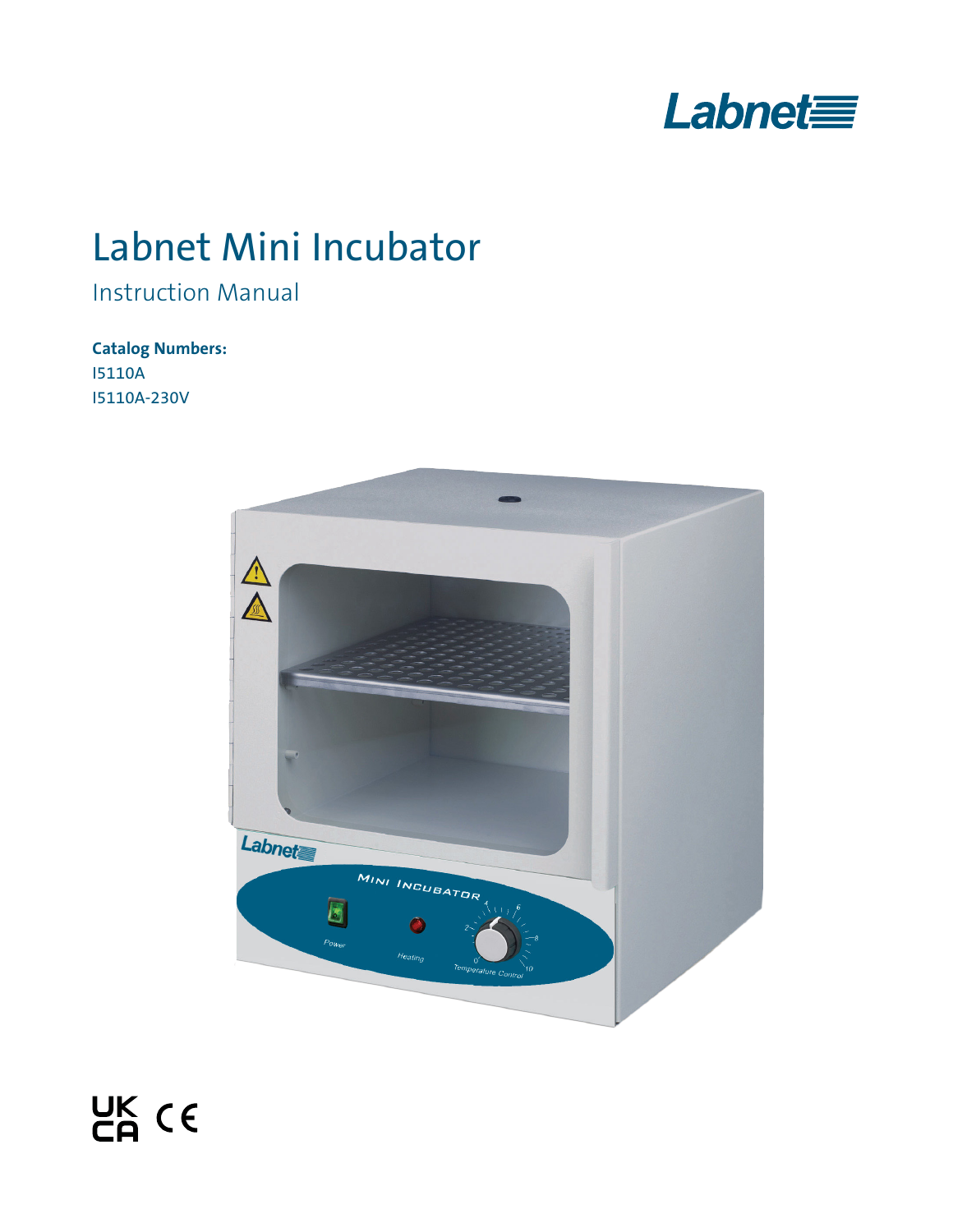### **Table of Contents**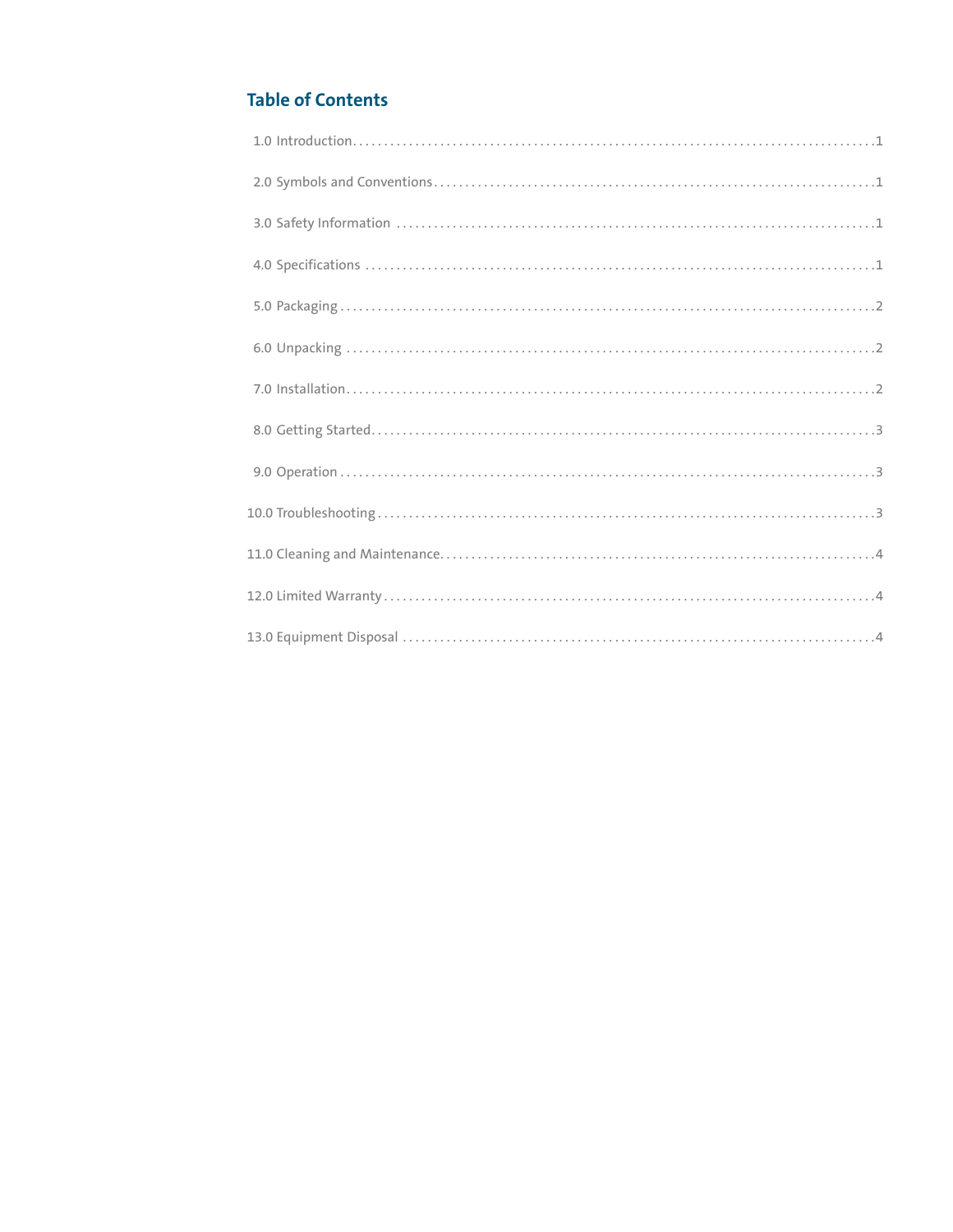#### <span id="page-2-0"></span>**1.0 Introduction**

The Labnet Mini Incubator is a compact general purpose convection incubator capable of uniformly heating samples up to a maximum of 70°C. The unit comes with a movable shelf and has a door window area so samples can be observed without opening the door causing heat loss.

#### **2.0 Symbols and Conventions**



The electrical warning symbol indicates the presence of a potential hazard which could result in electrical shock.



This symbol indicates a potential risk and alerts you to proceed with caution.



Indicates to take care to avoid coming into contact with a hot surface. Be careful if the unit has been used to heat samples because the internal components can be extremely hot and can cause burns to uncovered skin. Always check the handle temperature before changing the platform.

#### **3.0 Safety Information**

To ensure safe operation of the unit, please follow the guidelines below, and read this manual in its entirety.



To avoid electrical shock, do not use the incubator near water sources. Be sure that water doesn't get on the device, especially during the cleaning procedures.



To avoid damage to the instrument, do not expose the incubator to aggressive vapors (e.g., organic solvents).

| <b>4.0 Specifications</b> |  |  |  |
|---------------------------|--|--|--|
|                           |  |  |  |

| <b>Electrical requirements</b>  |                                                      |  |
|---------------------------------|------------------------------------------------------|--|
| 115V model<br>230V model        | 115V ±10%, 50/60Hz, 0.6A<br>230V ±10%, 50/60Hz, 0.5A |  |
| Fuse                            | $F250V^{\sim}1A, 5 \times 20$ mm                     |  |
| <b>Temperature range</b>        | Ambient +5°C to 70°C                                 |  |
| Controls                        | Analog, hydraulic                                    |  |
| Exterior dimensions (W x L x H) | 11.2 x 11 x 13.2 in. (28.5 x 28 x 33.5 cm)           |  |
| Chamber dimensions (W x D x H)  | 19 x 7.9 x 7.9 in. (23 x 20 x 20 cm)                 |  |
| Weight                          | 18.4 lbs. (8.3 kg)                                   |  |
| Included accessories            | Shelf $(1)$                                          |  |
| Working environment temperature | $10^{\circ}$ C to 30 $^{\circ}$ C                    |  |
| Storage environment temperature | $-20^{\circ}$ C to 50 $^{\circ}$ C                   |  |
| <b>Environmental conditions</b> | ≤70% RH, 70 to 106 kPa                               |  |

The Labnet Mini Incubator is designed to be safe at least when operated under the following conditions:

- Indoor use
- **Pollution Degree 2**

Inspect the unit and accessories thoroughly upon receipt. If any item is damaged, contact the carrier immediately. The carrier is responsible for shipping damage. Also verify that all accessories are included and that the unit is in working order before discarding any shipping packaging.

**NOTE:** Your satisfaction and safety require a complete understanding of this unit. Read the instructions thoroughly, and be sure all operators are given adequate training before attempting to put the unit in use. This equipment must be used only for its intended application; any alterations or modifications will void your warranty and may cause injury.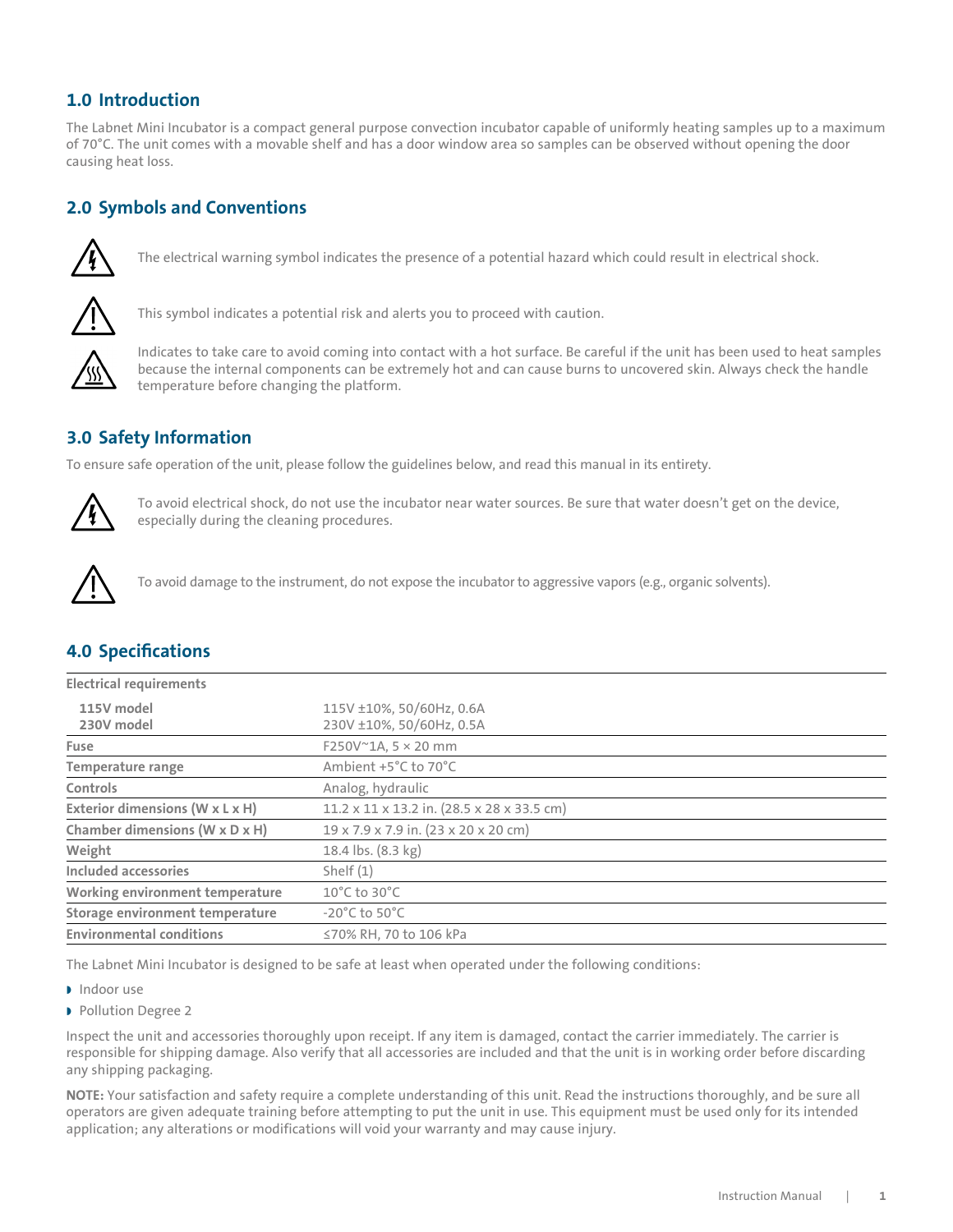#### <span id="page-3-0"></span>**5.0 Packaging**

| Product                      | <b>Ouantit</b> |
|------------------------------|----------------|
| Labnet Mini Incubator        |                |
| Shelf (Cat. No. 15110-SHELF) |                |
| Instruction Manual           |                |

#### **6.0 Unpacking**

Before starting the installation, carefully examine the incubator.

- Open the box and carefully remove the padding. Check that the incubator has not been visibly damaged during transportation. Keep the packing material until you are sure that the incubator works properly.
- Carefully lift the device out of the box.
- Be sure that the following information is included on the serial label located on the back of the unit: serial number, product number, electrical rating.
- Check that the power cord plug has a pin configuration that matches a wall socket according to the local standard.

Should any kind of damage have occurred during transportation, contact the carrier immediately. The carrier is responsible for shipping damage.

#### **7.0 Installation**

Place the incubator on a horizontal, level, and stable surface. Connect the plug end of the cord to a grounded wall socket. Avoid lines on which powerful electric motors, refrigerators and similar devices are connected. Use the Power switch to control power to the incubator.



Use caution when plugging into a grounded wall socket. Do not touch the plug with wet hands. Do not unplug by pulling on the cord.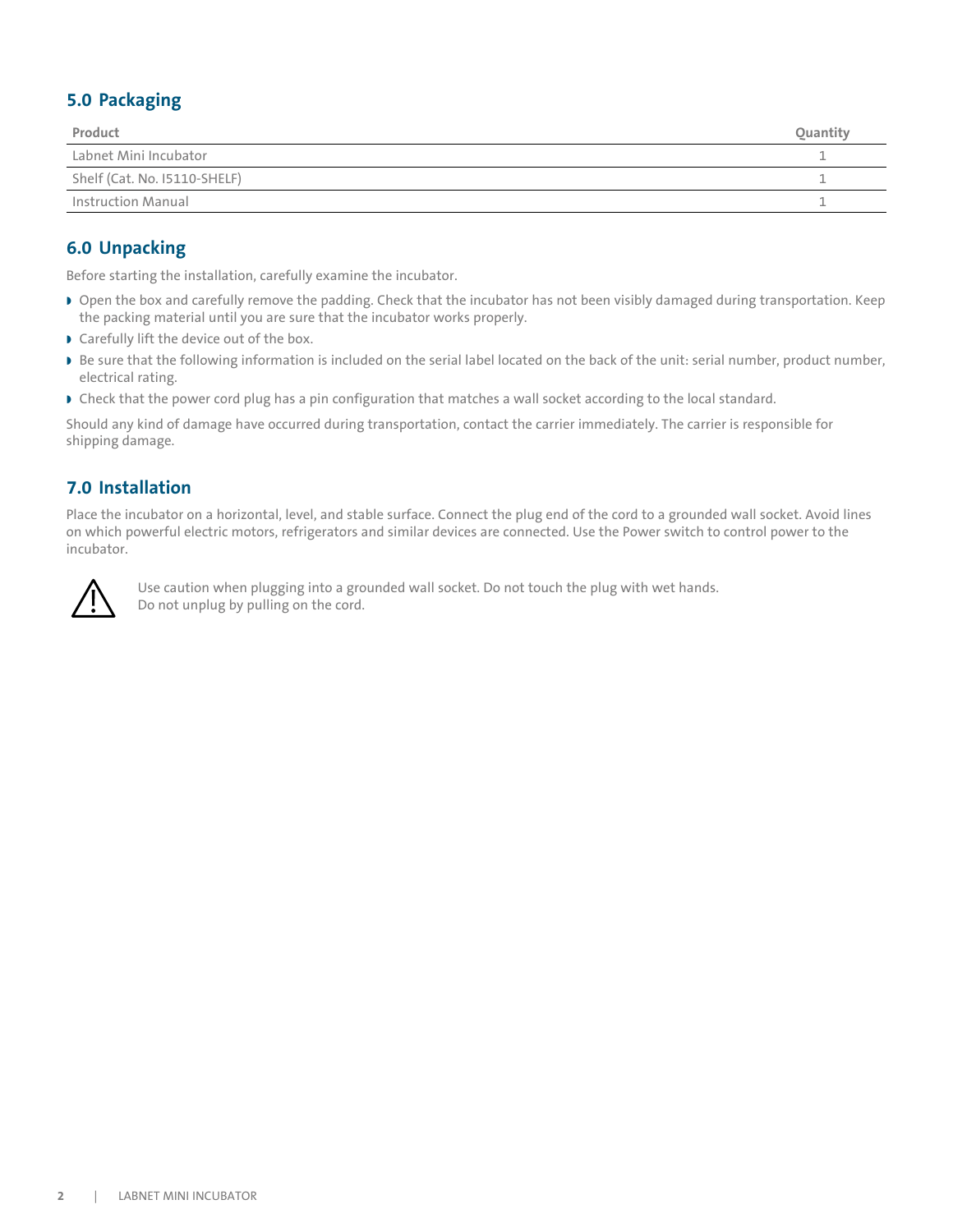#### <span id="page-4-0"></span>**8.0 Getting Started**



Install the shelf at the desired height, shelf edges down. If you intend to place samples on the bottom of the chamber, install the shelf so that it sits edges down on the chamber bottom, thus creating an air gap between the chamber bottom and your samples.

**NOTE:** When installing your shelf, remember to leave clearance for the thermometer bulb which will come down from the roof of the chamber.

Gently insert the thermometer (supplied separately) into the hole in the top of the incubator. **NOTE:** Inserting or removing the thermometer too quickly can dislodge the rubber grommet used to hold the thermometer. For maximum accuracy, insert the thermometer to a point where the thermometer immersion line is just inside the incubator chamber.

#### **9.0 Operation**

Push the Power switch to the ON position. The switch should illuminate.

Set the temperature controller to 10. When the thermometer reaches the desired operating temperature, turn the control down until the heating light turns off. Wait for the temperature to stabilize. Make small adjustments up and down as required until the desired operating temperature is obtained. Allow the unit to stabilize between each adjustment. Temperature stability is obtained when the HEATING lamp is going on and off automatically and the temperature remains constant.

Optional: The oven has a port in the back of the unit for passing a power cord out of the rear of the unit. This is for powering a small piece of equipment (shaker, etc.) in the incubation chamber. To pass a cord through, rotate the inner and outer doors up to reveal the pass through. Then, slide the end of the power cord through the port. Then, close both doors, resting the cord in the notch.

#### **10.0 Troubleshooting**

Should you have a question about the Labnet Mini Incubator or require service for the unit, contact Corning Customer service at 800.492.1110 or 978.442.2200. Do not send a unit for service without first calling to obtain a repair authorization (RA) number. The unit should be properly packed to avoid damage. Any damage resulting from improper packaging shall be the responsibility of the user.

| Problem            | Cause                      | Solution                                |  |
|--------------------|----------------------------|-----------------------------------------|--|
| Oven does not heat | Power connection           | Check power connection.                 |  |
|                    | Fuse                       | Check fuse.                             |  |
|                    | Temperature is set too low | Adjust temperature control knob higher. |  |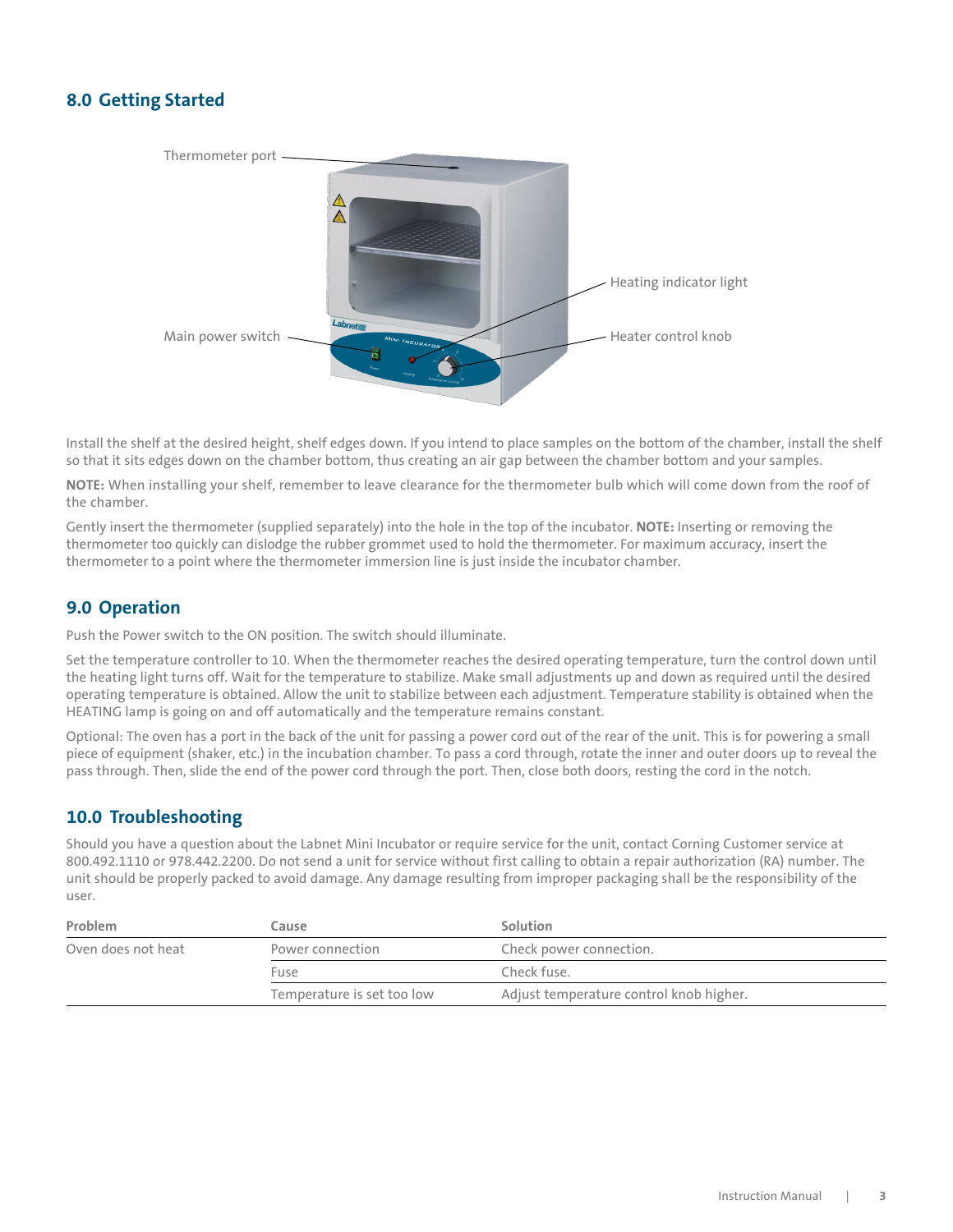#### <span id="page-5-0"></span>**11.0 Cleaning and Maintenance**

No routine maintenance is required.

The outside housing can be cleaned with a soft, damp cloth when needed. Do not use any aggressive or abrasive cleaners (acetone, nitro, polish, etc.) This may permanently damage the finish.



Before cleaning the incubator, always unplug the power cord from the wall socket.

#### **12.0 Limited Warranty**

Corning Incorporated (Corning) warrants that this product will be free from defects in material and workmanship for a period of one (1) year from date of purchase. CORNING DISCLAIMS ALL OTHER WARRANTIES WHETHER EXPRESSED OR IMPLIED, INCLUDING ANY IMPLIED WARRANTIES OF MERCHANTABILITY OR OF FITNESS FOR A PARTICULAR PURPOSE. Corning's sole obligation shall be to repair or replace, at its option, any product or part thereof that proves defective in material or workmanship within the warranty period, provided the purchaser notifies Corning of any such defect. Corning is not liable for any incidental or consequential damages, commercial loss or any other damages from the use of this product.

This warranty is valid only if the product is used for its intended purpose and within the guidelines specified in the supplied instruction manual. This warranty does not cover damage caused by accident, neglect, misuse, improper service, natural forces or other causes not arising from defects in original material or workmanship. This warranty does not cover motor brushes, fuses, light bulbs, batteries or damage to paint or finish. Claims for transit damage should be filed with the transportation carrier.

In the event this product fails within the specified period of time because of a defect in material or workmanship, contact Corning Customer Service at: USA/Canada 1.800.492.1110, outside the U.S. +1.978.442.2200, visit www.corning.com/lifesciences, or contact your local support office.

Corning's Customer Service team will help arrange local service where available or coordinate a return authorization number and shipping instructions. Products received without proper authorization will be returned. All items returned for service should be sent postage prepaid in the original packaging or other suitable carton, padded to avoid damage. Corning will not be responsible for damage incurred by improper packaging. Corning may elect for onsite service for larger equipment.

Some states do not allow limitation on the length of implied warranties or the exclusion or limitation of incidental or consequential damages. This warranty gives you specific legal rights. You may have other rights which vary from state to state.

No individual may accept for, or on behalf of Corning, any other obligation of liability, or extend the period of this warranty.

For your reference, make a note of the serial and model number, date of purchase, and supplier here.

Model No. \_\_\_\_\_\_\_\_\_\_\_\_\_\_\_\_\_\_\_\_\_\_\_\_\_\_\_\_\_\_\_\_\_\_\_\_\_\_\_\_\_ Supplier \_\_\_\_\_\_\_\_\_\_\_\_\_\_\_\_\_\_\_\_\_\_\_\_\_\_\_\_\_\_\_\_\_\_\_\_\_\_\_\_\_\_\_\_\_

Serial No. \_\_\_\_\_\_\_\_\_\_\_\_\_\_\_\_\_\_\_\_\_\_\_\_\_\_\_\_\_\_\_\_\_\_\_\_\_\_\_\_\_\_ Date Purchased \_\_\_\_\_\_\_\_\_\_\_\_\_\_\_\_\_\_\_\_\_\_\_\_\_\_\_\_\_\_\_\_\_\_\_\_\_\_\_

#### **13.0 Equipment Disposal**



According to Directive 2012/19/EU of the European Parliament and of the Council of 4 July 2012 on waste electrical and electronic equipment (WEEE), this product is marked with the crossed-out wheeled bin and must not be disposed of with domestic waste.

Consequently, the buyer shall follow the instructions for reuse and recycling of waste electronic and electrical equipment (WEEE) provided with the products and available at **www.corning.com/weee**.